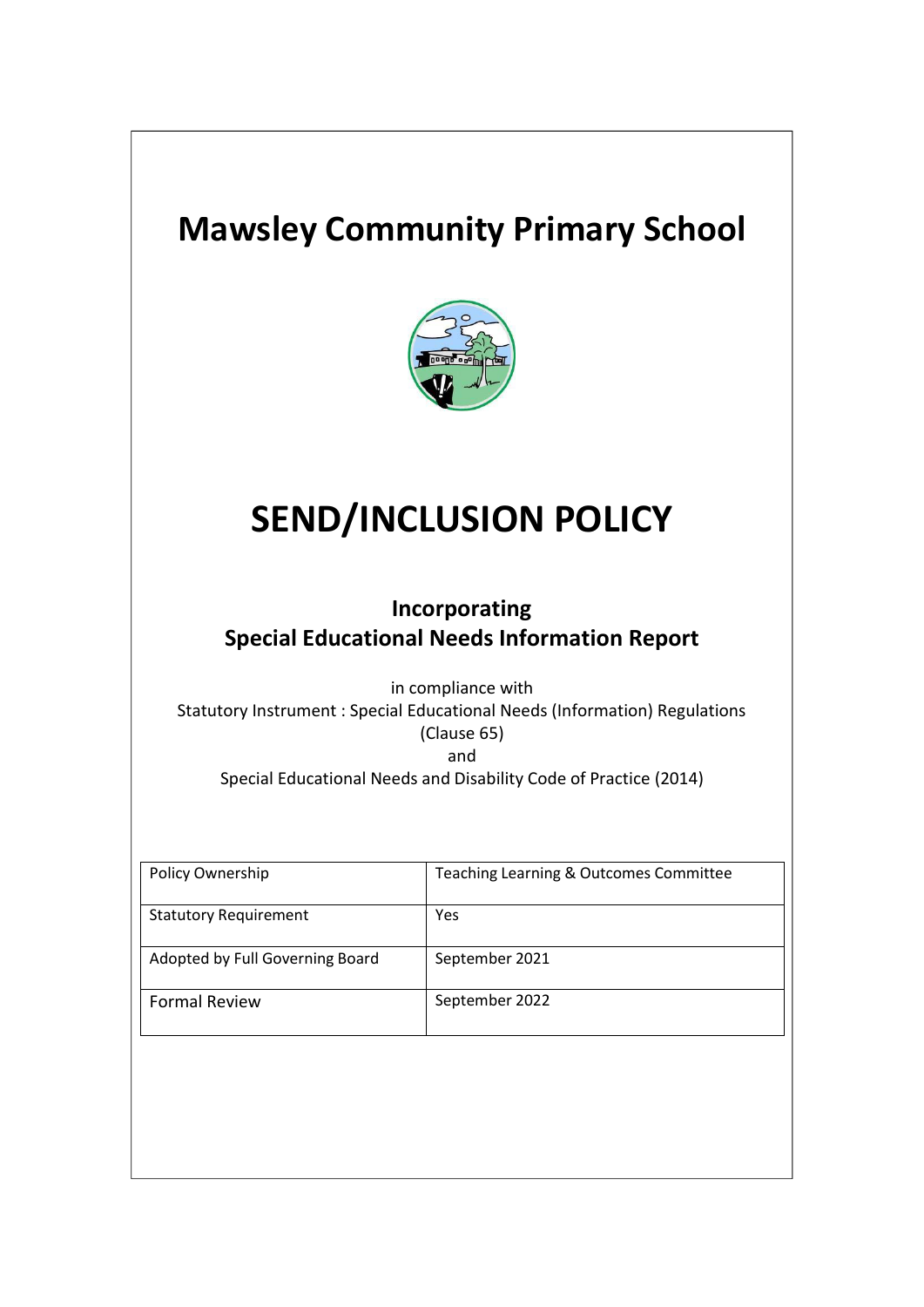### **INCLUSION POLICY FOR MAWSLEY C.P PRIMARY SCHOOL**

#### **Legislative Compliance**

This policy complies with the guidance given in **Statutory Instrument: Special Educational Needs (Information) Regulations (Clause 65).** It has been written as guidance for staff, parents or carers and children and should be read in conjunction with Mawsley CP School's Accessibility Plan and with reference to the following guidance and documents.

SEN Code of Practice (which takes account of the SEN provisions of the SEN and Disability Act 2001) September 2014

Ofsted Section 5 Inspection Framework April 2014

Ofsted SEN Review 2010 "A Statement is not enough"

Equality Act 2010

Children and Families Act 2014

#### **Inclusion Statement**

- We endeavour to achieve maximum inclusion of all children (including vulnerable learners) whilst meeting their individual needs.
- Teachers provide differentiated learning opportunities for all the children within the school and provide materials appropriate to children's interests and abilities. This ensures that all children have a full access to the school curriculum.
- Special Educational Need might be an explanation for delayed or slower progress but is not an excuse, and we make every effort to diminish the difference in attainment between vulnerable groups of learners and others.
- English as an Additional Language (EAL) is not considered a Special Education Need. Differentiated work and individual learning opportunities are provided for children who are learning EAL as part of our provision for vulnerable learners.
- We focus on individual progress as the main indicator of success.
- We strive to make a clear distinction between "underachievement" often caused by a poor early experience of learning - and special educational needs.
	- $\circ$  Some pupils in our school may be underachieving but will not necessarily have a special educational need. It is our responsibility to spot this quickly and ensure that appropriate interventions are available to help these pupils catch up.
	- o Other pupils will genuinely have special educational needs and this **may** lead to lower-attainment (though not necessarily to under-achievement). It is our responsibility to ensure that pupils with special educational needs have the maximum opportunity to attain and make progress in line with their peers. Accurate assessment of need and carefully planned programmes, which address the root causes of any learning difficulty, are essential ingredients of success for these pupils. These will be provided, initially, through additional support funded from the devolved schools budget.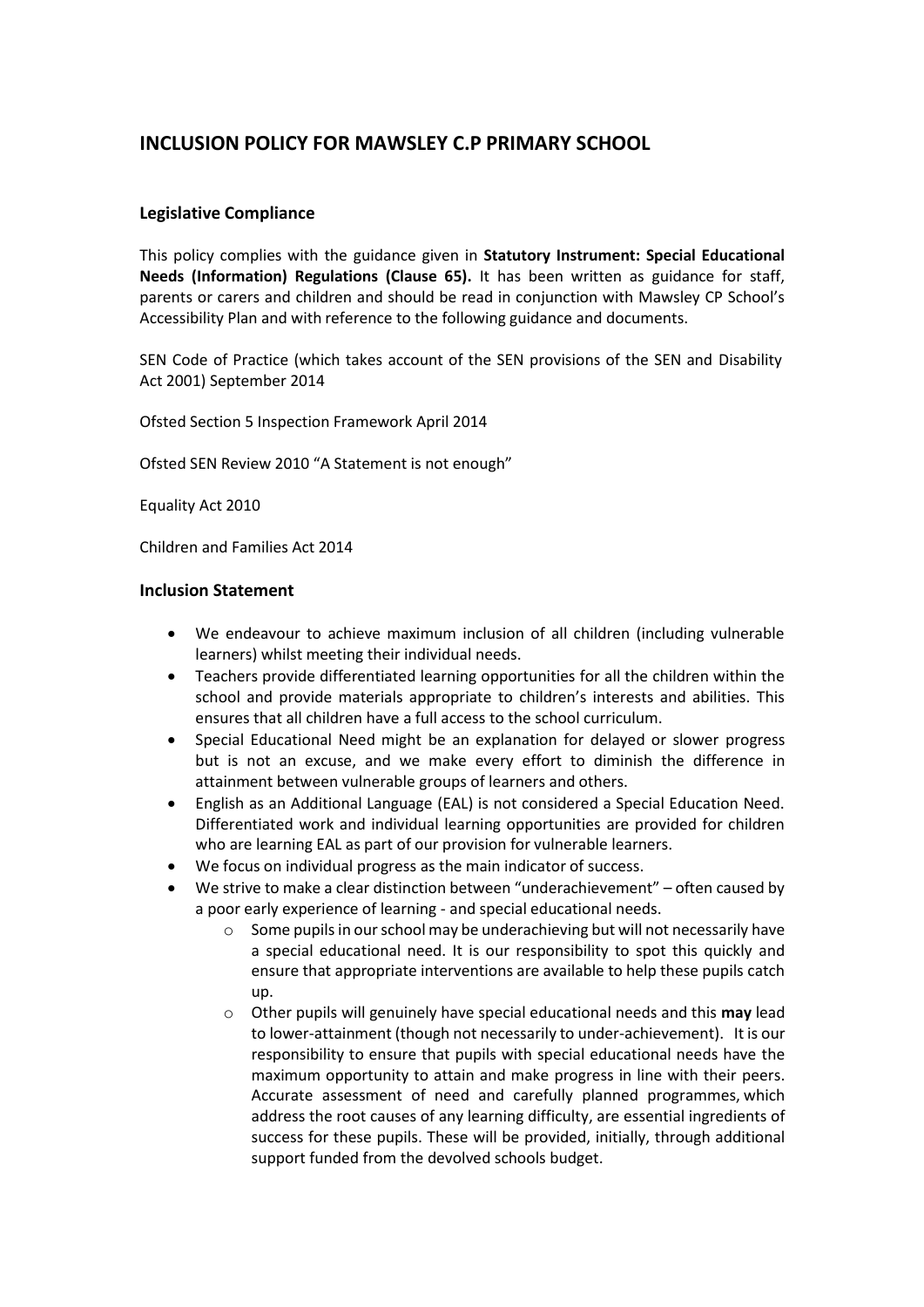#### **Aims and Objectives of this Policy**

The aims of our inclusion policy and practice in this school are:

- To provide curriculum access for all
- To secure high levels of achievement for all
- To meet individual needs through a wide range of provision
- To attain high levels of satisfaction and participation from pupils, parent and carers
- To carefully map provision for all vulnerable learners to ensure that staffing deployment, resource allocation and choice of intervention isleading to good learning outcomes.
- To ensure a high level of staff expertise to meet pupil need, through well-targeted continuing professional development.
- To work in cooperative and productive partnership with the Local Authority and other outside agencies, to ensure there is a multi-professional approach to meeting the needs of all vulnerable learners.
- To "promote children's self-esteem and emotional well-being and help them to form and maintain worthwhile relationships based on respect for themselves and others". (National Curriculum, 2014).

The head teacher and the governing board have delegated the responsibility for the ongoing implementation of this Inclusion Policy to the Special Educational Needs Coordinator (SENCO).

The SENCO is responsible for reporting regularly to the headteacher and the governor with responsibility for SEN on the ongoing effectiveness of this inclusion policy.

The SENCO has strategic responsibility for the inclusion of children who have EAL and the achievement of vulnerable ethnic minority groups.

The Designated Teacher for Looked After Children (LAC) has strategic responsibility for the inclusion of children who are adopted or in local authority care.

**All staff in school have a responsibility for maximising achievement and opportunity of vulnerable learners** – specifically, all teachers are teachers of pupils with special educational needs and EAL. Staff are aware of their responsibilities towards all vulnerable learners and a positive and sensitive attitude is shown towards all pupils at all times.

#### **The name and contact details of the SEN co-ordinator.**

*Senco: Andrea Cox SEN Teacher: Emma Haynes*

*Contact: 01536 799182 [andrea.cox@mawsley.org.uk](mailto:andrea.cox@mawsley.org.uk)*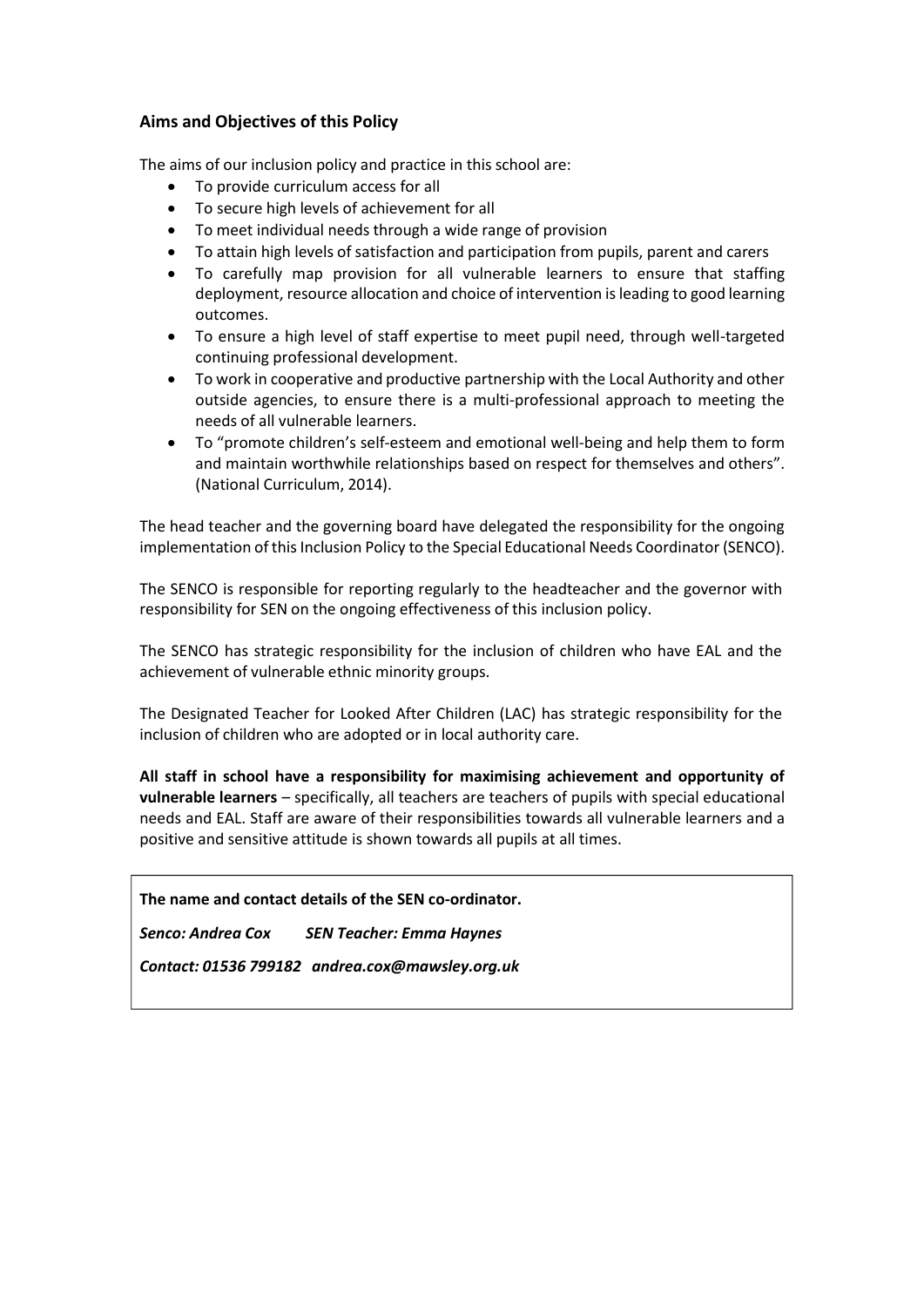**The name and contact details of the Designated Teacher for LAC**

#### *Andrea Cox*

*Contact: 01536 799182 [andrea.cox@mawsley.org.uk](mailto:andrea.cox@mawsley.org.uk)*

#### **SEN INFORMATION REPORT**

• **The kinds of Special Educational Needs which are provided for in our school :**

As an inclusive school, we do not seek to closely define the special educational needs for which we will make provision. Historically we have had success in providing for a wide rangeof different needs, when budget, resources and availability of expertise has allowed. This has included pupils with:

- Dyslexia
- Autistic Spectrum Disorders (ASD)
- Dyspraxia
- Visual Impairment
- Hearing Impairment
- Sensory Processing difficulties
- Global developmental delay
- Charge Syndrome
- Muscular Dystrophy
- Attention Deficit Hyperactivity Disorder (ADHD)
- Anxiety Disorder
- Attachment disorder
- Distal Deletion Syndrome
- Oppositional Defiance Disorder (ODD)

In enrolling pupils with special educational needs, we would expect to have informative discussions with both the pupil's family and the local authority to ascertain the suitability of our provision. We understand that it is initially our responsibility to make provision for a pupil with special educational needs through the school's devolved SEN budget. Thereafter we are aware of the process of applying for High Needs Funding if the pupil's and the school's needs make that a necessity. As a mainstream school, it would clearly be difficult forus to make provision for pupils whose needs and/or demands are significant, severe or profound – to the extent that it could be argued that they would be most appropriately placed in a special school. However, we do not rule this out and would make a careful assessment of the needs of each pupil in constructive conversation with other agencies.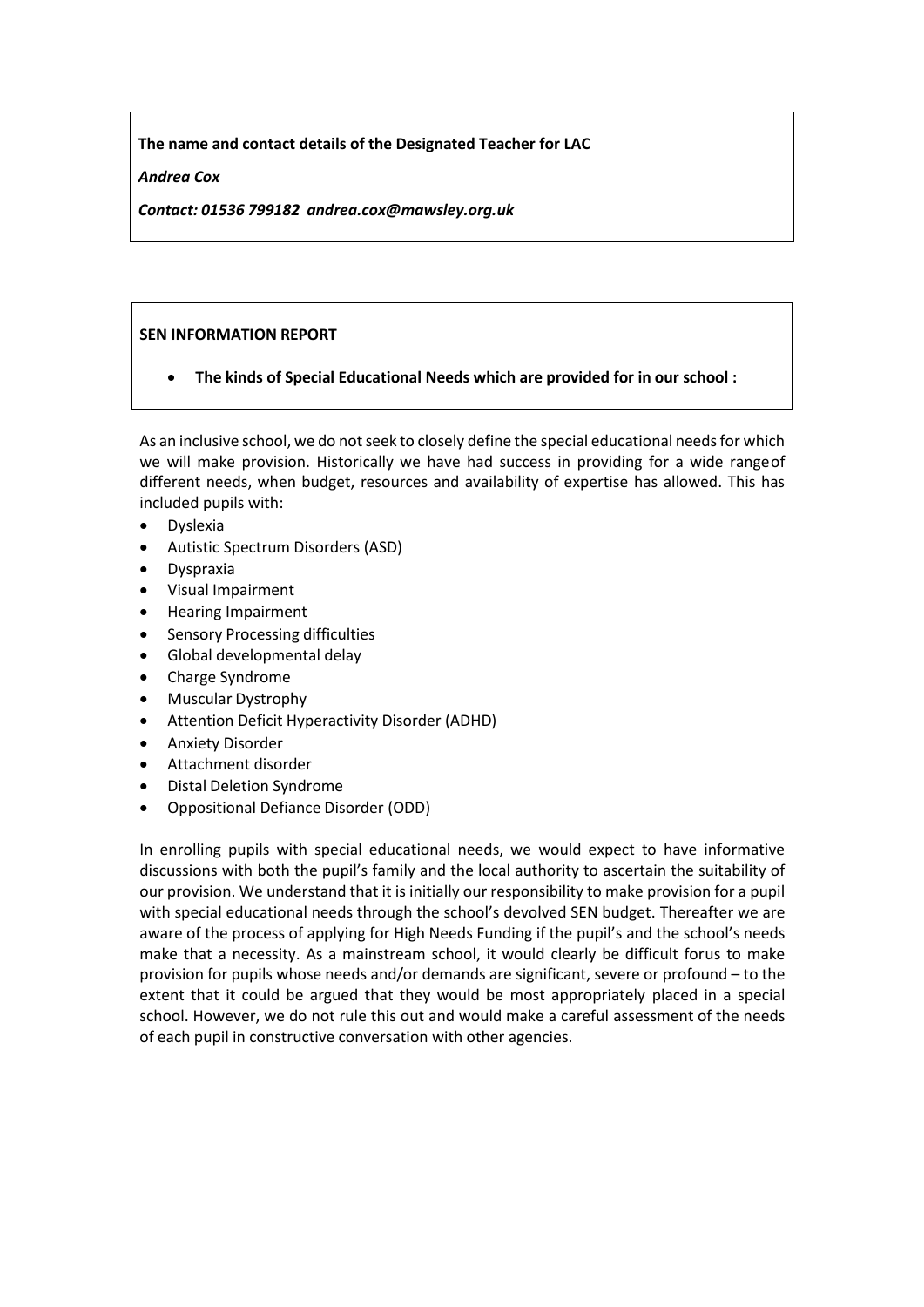#### **SEN INFORMATION REPORT**

- **Our school's policies for identifying children and young people with SEN and assessing their needs**
- **Our school's arrangements for assessing and reviewing children and young people's progress towards outcomes.**
- **Our approach to teaching children and young people with SEN**
- **How adaptations are made to the curriculum and learning environment of children and young people with SEN**
- **How our school evaluates the effectiveness of its provision for children and young people with SEN.**

In agreeing our staged arrangements, the school has taken into account the following statements and definitions:

*"Defining achievement in terms of the number of targets on an individual education plan achieved across a given time rarely ensured rigorous evaluation of provision or pupils' progress. What made the difference to higher outcomes was effective target-setting within the curriculum or personalised programme as part of a whole-school policy on assessment."*

#### *'Inclusion: does it matter where pupils are taught?' (Ofsted, 2006a)*

*"High quality teaching that is differentiated and personalised will meet the individual needs of the majority of children and young people. Some children and young people need educational provision that is additional to or different from this. This is special educational provision under Section 21 of the Children and Families Act 2014. "*

#### *SEN Code of Practice (2014: Para 1.24)*

*This is not necessarily "more literacy" or "more maths" but would be interventions which address the underlying learning needs of the pupil in order to improve his or her access to the curriculum."*

#### *"Achievement for All" (National Strategies: 2009)*

*Across all the education providers visited, the keys to good outcomes were good teaching and learning, close tracking, rigorous monitoring of progress with intervention quickly put in place, and a thorough evaluation of the impact of additional provision.*

#### *Ofsted SEN Review 2010*

*"Ensuring that schools are clear about their provision that is normally available for all children, including targeted help routinely provided for those falling behind and the additional provision they make for those with SEN, should simplify the process of planning the right help at school level" (p68)*

#### *SEN Code of Practice 2014*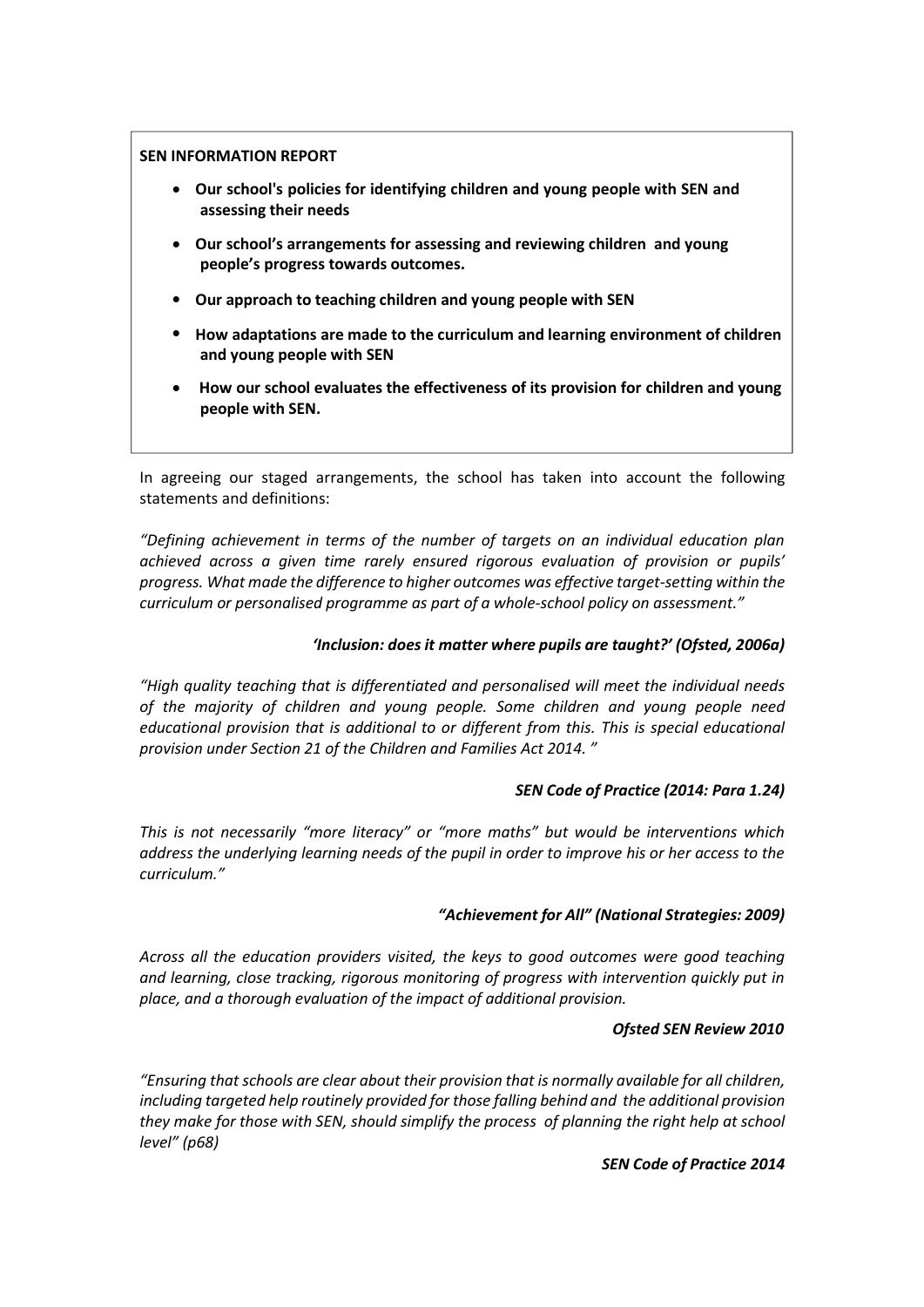**STAGE 1 Well-differentiated, quality first teaching, including, where appropriate, the use of small group interventions. All vulnerable learners to be included on a whole-class Achievement Plan and individual tracking document.**

- All learners will have access to quality first teaching.
- Some vulnerable learners will have access to carefully differentiated activities or approaches directly related to the school curriculum, which are part of our good practice in making teaching and learning accessible to pupils learning at different rates. These will probably be pupils, who are underachieving and have been identified by the school as needing to make accelerated progress but will not necessarily be pupils with special educational needs. This is considered a differentiation of the usual school curriculum – not a special intervention for pupils with SEN.
- All vulnerable learners will be included on a Class Achievement Plan (CAP) and / or a detailed whole-school provision map, which outlines and monitors all additional intervention across the school. The whole school provision map enables the school to:
	- $\circ$  Plan strategically to meet pupils' identified needs and track their provision.
	- o Audit how well provision matches need
	- o Recognise gaps in provision
	- o Highlight repetitive or ineffective use of resources
	- o Cost provision effectively
	- o Demonstrate accountability for financial efficiency
	- o Demonstrate to all staff how support is deployed
	- o Inform parents, Local Authority (LA), external agencies and Ofsted about resource deployment
	- $\circ$  Focus attention on whole-school issues of learning and teaching as well as individual needs, providing an important tool for self-evaluation.

#### **Identification and Assessment at Stage 1**

Children's needs should be identified and met as early as possible through:

- The analysis of data including entry profiles / baseline assessments, Early Years Foundation Stage assessments, reading ages, other whole-school pupil progress data
- Classroom-based assessment and monitoring arrangements. (Cycle of assess, plan, do, review.)
- Following up parental concerns
- Tracking individual children's progress over time
- Liaison with feeder nurseries on transition
- Information from previous schools
- Information from other services
- Maintaining a provision map for all vulnerable learners, which clearly identifies pupils receiving additional SEN Support from the school's devolved budget or in receipt of High Needs funding. This provision map is updated termly.
- Undertaking, when necessary, a more in depth individual assessment this may include a range of commercially available assessments, carefully chosen to deliver appropriate, useful information on a pupil's needs. It may include a bilingual assessment where English is not the first language.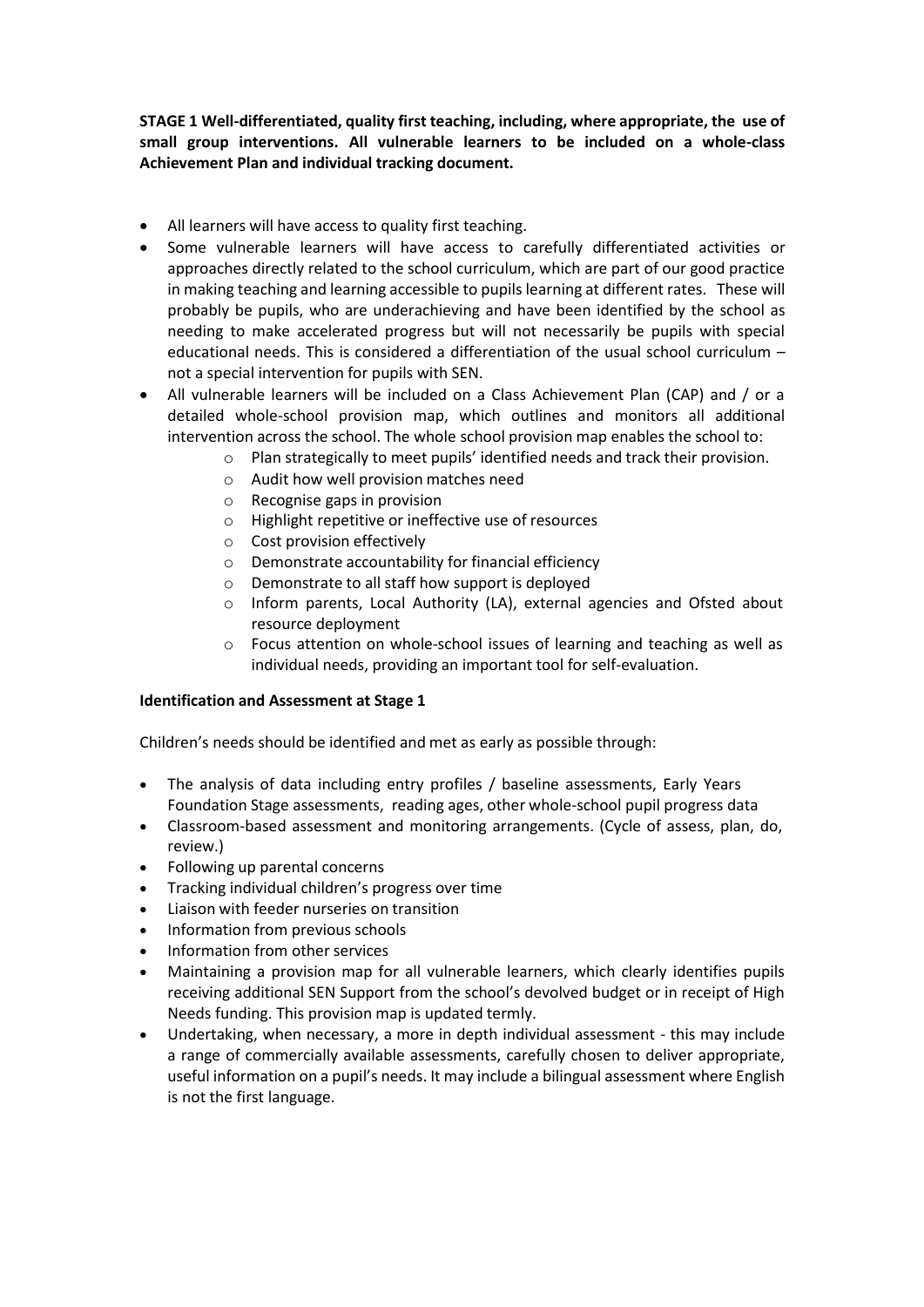• Involving an external agency where it is suspected that a special educational need is significant.

#### **Curriculum Access and Provision for vulnerable learners**

Where children are underachieving and/or identified as having special educational needs, the school provides for these additional needs in a variety of ways and might use a combination of these approaches to address targets identified for individual pupils.

- teachers differentiate work as part of quality first teaching
- small group withdrawal time (limited and carefully monitored to ensure curriculum entitlement is not compromised)
- individual class support / individual withdrawal
- bilingual support/access to materials in translation
- further differentiation of resources
- study buddies/cross age tutors
- homework/learning support club
- Access to technology

There may be exceptional circumstances, where it is agreed between parents and school, that it is in a child's best interest to practise flexi-schooling for an agreed period. This arrangement will be reviewed regularly between parents, school and pupil.

#### **Monitoring and Evaluation**

The monitoring and evaluation of the effectiveness of our provision for vulnerable learners is carried out in the following ways:

- classroom observation by the SENCO, Sen Teacher or leaders
- ongoing assessment of progress made by intervention groups
- work sampling
- scrutiny of planning
- teacher interviews with the SENCO/Sen Teacher
- informal feedback from all staff
- pupil interviews when setting new (Individual Education Plan) IEP or CAP targets or reviewing existing targets
- pupil progress tracking using assessment data (whole-school processes)
- monitoring IEPs and IEP targets, evaluating the impact of IEPs on pupils' progress
- attendance records and liaison with Education Inclusion and Partnership Team (EIPT)
- regular meetings about pupils' progress between the SENCO, head teacher, leaders and class teachers
- head teacher's report to parents and governors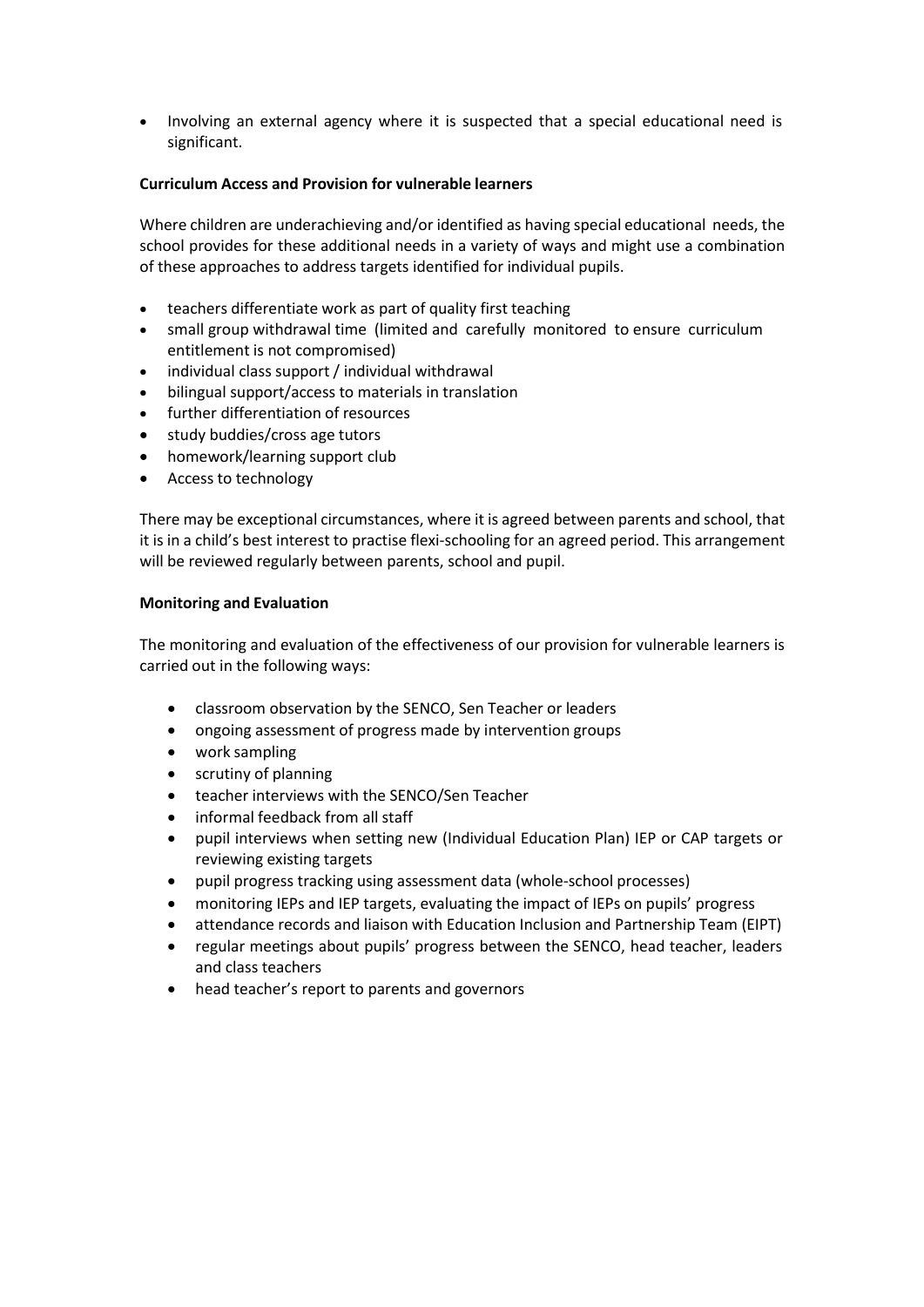#### **Stage 2 Additional SEN Support**

- Pupils will be offered additional SEN support when it is clear that their needs require intervention which is "additional to" or "different from" the well-differentiated curriculum offer for all pupils in the school ie they have a special educational need as defined by the SEN Code of Practice 2014.
- Under-achieving pupils and pupils with EAL who do not have SEN will **not** be placed on the list of pupils being offered additional SEN support.
- In keeping with all vulnerable learners, intervention for pupils on the SEN list will be identified and tracked using the whole-school provision map and/or CAP.
- It may be decided that a very small number (but not all) of the pupils on the SEN list will require additional High Needs funding (HNF), for which an application will be made to the LA, to ensure their special educational needs are addressed. This may particularly be the case where outside agencies have been involved in assessing the pupil or contributing to their provision. Where the school can evidence that more than £6,000 above the Average Weighted Pupil Unit has, or will need to be, spent on a pupil within any one financial year, in order to meet his or her special educational needs, an application will be made to the LA, with particular regard to the success criteria and SEN Descriptors published as part of the Local Offer.
- Where a pupil has a significant, severe and sustained need, it may be necessary to enter a multi-disciplinary assessment process with health and social care in order to consider the need for an Education Health Care Plan (EHCP).
- Where a pupil is in receipt of HNF and/or an EHCP, a decision will be made as to whether a short-term Individual Education Plan is required.
- Our approach to IEPs, which we recognise are no longer prescribed in the SEN Code of Practice 2014, is as follows:
	- o Our IEPs are a planning, teaching and reviewing tool, which enables us to focus on particular areas of development for pupils with special educational needs. They are seen as a working document that can be constantly refined and amended.
	- o Our IEPs will only record what is *additional to* or *different from* the differentiated curriculum plan, which is in place as part of provision for all children. Targets will address the underlying reasons why a pupil is having difficulty with learning – they will not simply be "more literacy"or "more maths".
	- o Our IEPs will be based on informed assessment and will include the input of outside agencies where relevant.
	- o Our IEPs have been devised so that they are manageable and easily monitored and therefore will be monitored and evaluated regularly.
	- $\circ$  Our IEPs will be time-limited at (at least) termly review, there will be an agreed "where to next?"
	- o Our IEPs will have a maximum of four short / medium term SMART targets set for or by the pupil.
	- o Our IEPs will specify how often the target(s) will be covered
	- o Our IEPs will state what the learner is going to learn not what the teacher is going to teach and will be clear about what the pupil should be able to do at the end of the given period.
	- o Targets for an IEP will be arrived at through :
		- Discussion between teacher and SENCO/Sen Teacher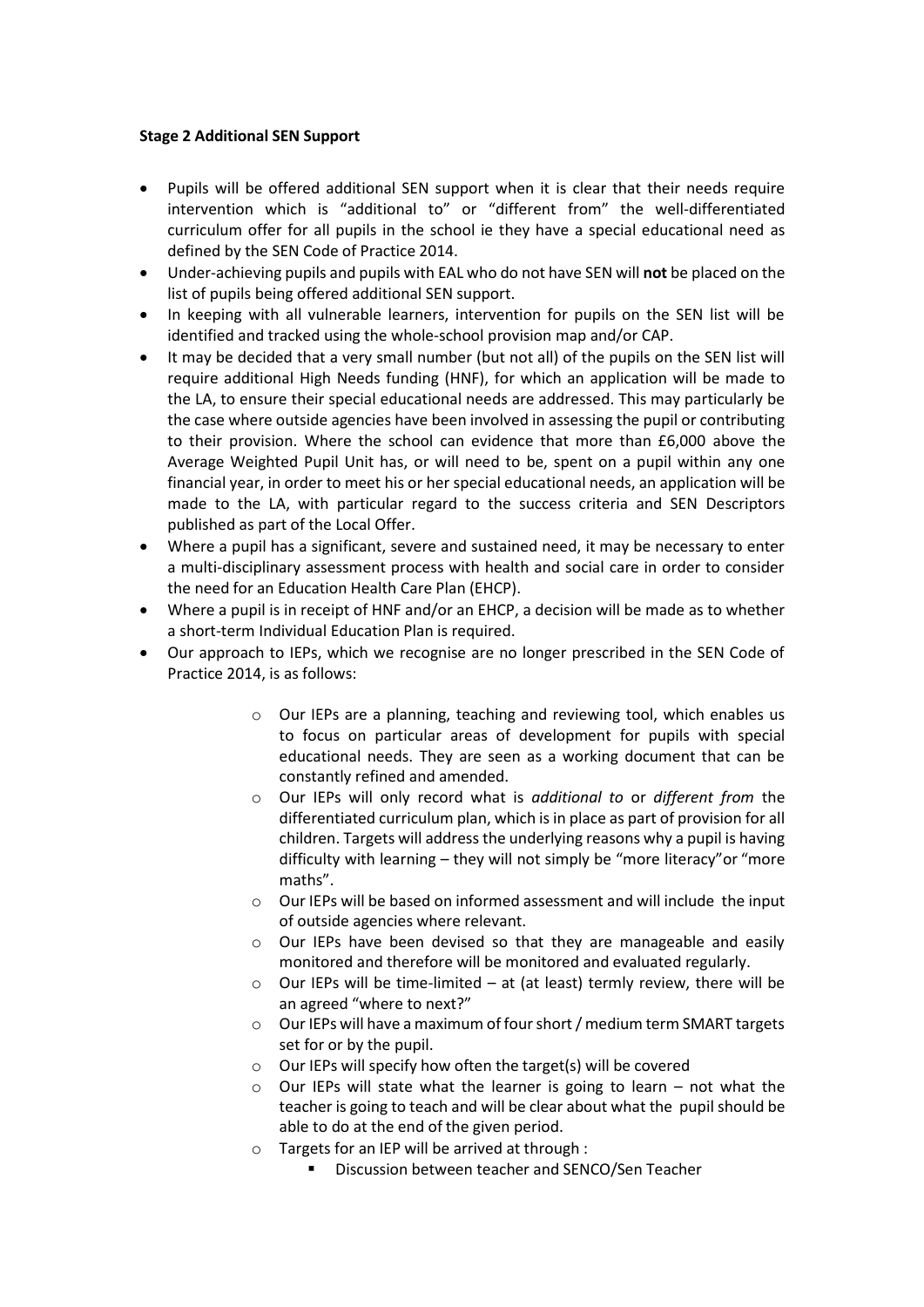- Discussion, wherever possible, with parents/carers and pupil
- Discussion with another professional
- o Our IEPs will be reviewed at least termly by class teachers in consultation with the SENCO/Sen Teacher

#### **Stage 3 Education Health Care Plan**

- Pupils with an EHCP will have access to all arrangements for pupils on the SEN list (above) and, in addition to this, will have an Annual Review of their statement/plan.
- Our school will comply with all local arrangements and procedures when applying for
	- o High Needs Block Funding
	- o An Education Health Care Plan

and will ensure that all pre-requisites for application have been met through ambitious and pro-active additional SEN Support using our devolved budget at an earlier stage.

• Our review procedures fully comply with those recommended in Section 6.15 of the Special Educational Needs Code of Practice and with local NCC policy and guidance particularly with regard to the timescales set out within the process.

#### **Roles and Responsibilities**

#### **Headteacher**

- the head teacher is responsible for monitoring and evaluating the progress of all pupils and for making strategic decisions which will maximise their opportunity to learn
- the head teacher and the governing board will delegate the day to day implementation of this policy to the SENCO
- the head teacher will be informed of the progress of all vulnerable learners and any issues with regard to the school's provision in this regard through:
	- analysis of the whole-school pupil progress tracking system
	- maintenance and analysis of a whole-school provision map for vulnerable learners
	- pupil progress meetings with individual teachers
	- regular meetings with the SENCO
	- discussions and consultations with pupils and parents

#### **Special Educational Needs Coordinator/Sen Teacher**

In line with the recommendations in the SEN Code of Practice 2014, the SENCO will oversee the day- to-day operation of this policy in the following ways:

- maintenance and analysis of whole-school provision map for vulnerable learners
- **■** identifying on this provision map a staged list of pupils with special educational needs  $$ those in receipt of additional SEN support from the schools devolved budget, those in receipt of HNF and those with EHCPs
- co-ordinating provision for children with special educational needs
- liaising with and advising teachers
- managing other classroom staff involved in supporting vulnerable learners
- overseeing the records on all children with SEN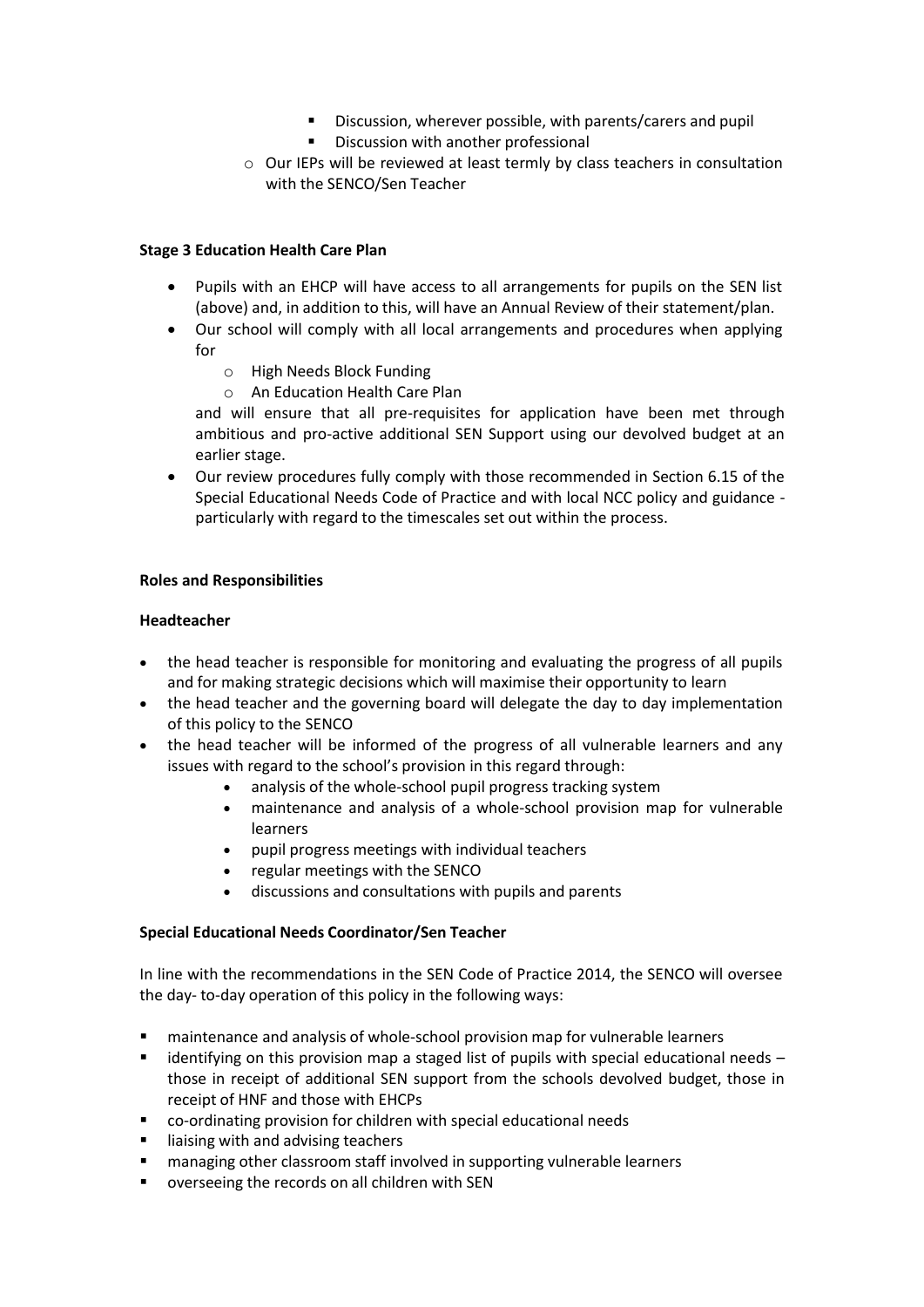- contributing to the in-service training of staff
- **■** implementing a programme of Annual Review for all pupils with an EHCP. Complying with requests from an EHCP Coordinator to participate in a review
- carrying out referral procedures to the LA to request HNF and/or an EHCP when it is suspected, on strong evidence arising from previous intervention (additional SEN support from devolved budget), that a pupil may have a special educational need which will require significant support
- overseeing the smooth running of transition arrangements and transfer of information for Year 6 and those that transfer through their time at Mawsley C.P School pupils on the vulnerable learners' provision map.
- monitoring the school's system for ensuring that IEPs, where it is agreed they will be useful for a pupil with SEN, have a high profile in the classroom and with pupils (see section below on IEPs)
- evaluating regularly the impact and effectiveness of all additional interventions for all vulnerable learners (including those with SEN).
- liaising and consulting sensitively with parents and families of pupils on the SEN list, keeping them informed of progress and listening to their views of progress, in conjunction with class teachers
- attending area SENCO network meetings and training as appropriate.
- liaising with the school's Inclusion Governor, keeping him/her informed of current issues regarding provision for vulnerable learners, including those with SEN (nationally, locally and within school)
- liaising closely with a range of outside agencies to support vulnerable learners.

#### **Class teacher**

- liaising with the SENCO/Sen Teacher to agree :
	- o which pupils in the class are vulnerable learners
	- o which pupils are underachieving and need to have their additional interventions monitored on the vulnerable learners' provision map – but do not have SEN.
	- o which pupils (also on the provision map) require additional support because of a SEN and need to go on the school's SEN list. Some of these pupils may require advice/support from an outside professional and, therefore, an IEP to address a special educational need (this would include pupils with EHC Plans)
- securing good provision and good outcomes for all groups of vulnerable learners by :
	- o providing differentiated teaching and learning opportunities, including differentiated work for EAL pupils which reduces linguistic difficulty whilst maintaining cognitive challenge
	- o ensuring there is adequate opportunity for pupils with SEN to work on agreed targets which are "additional to" or "different from" those normally provided as part of the differentiated curriculum offer and strategies*".* (SENCode of Practice 2013)
	- o ensuring effective deployment of resources including teaching assistant support - to maximise outcomes for all groups of vulnerable learners.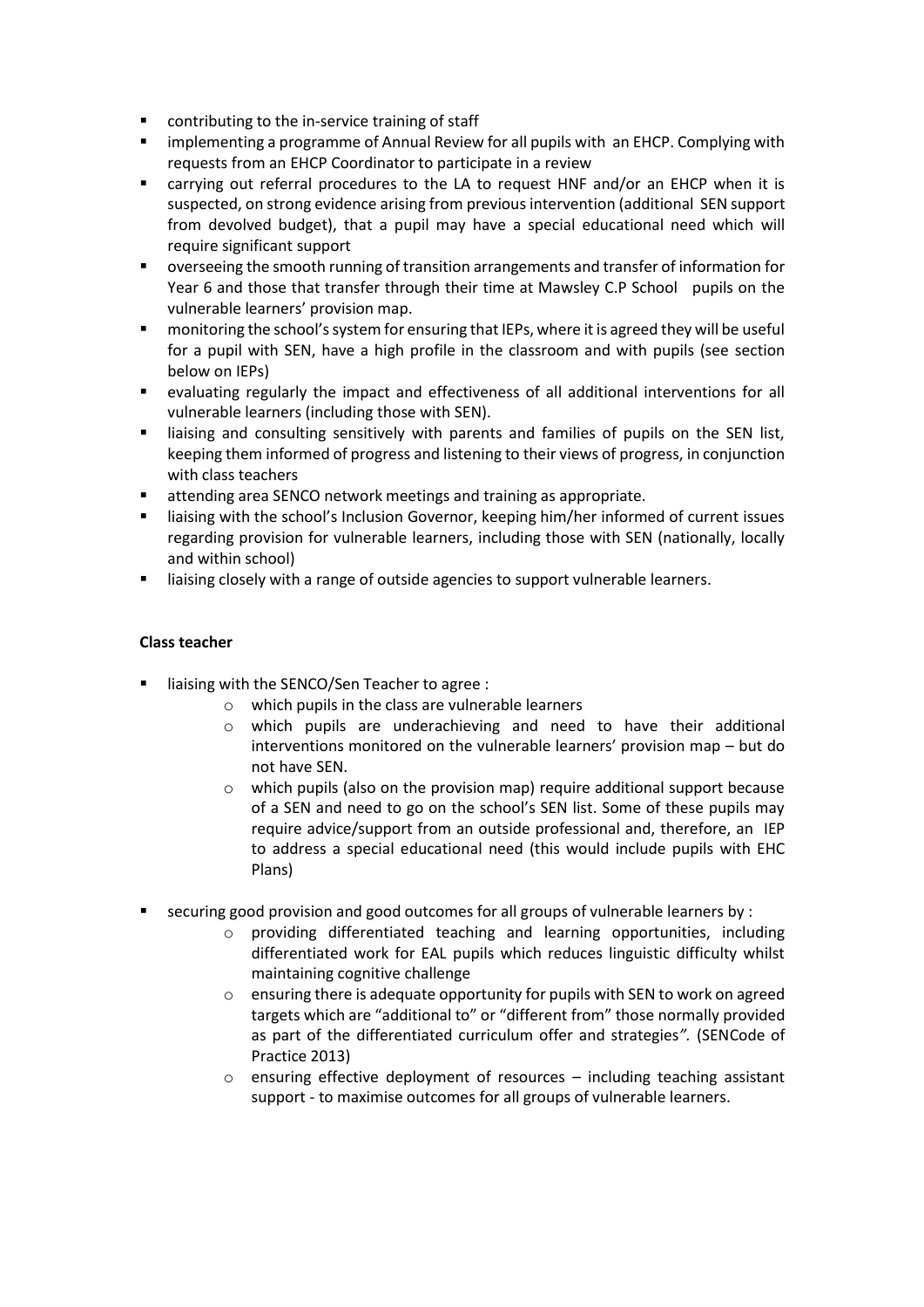#### **Assessing and Reviewing pupils' progress and the effectiveness of our educational provision for pupils with Special Educational Needs**

- Depending upon the stage of support as outlined above, the progress of our pupils will be assessed and reviewed through
	- o The school's generic processes for tracking the progress of all pupils
	- $\circ$  Termly evaluation of the effectiveness of interventions on the provision map (in relation to the progress of each pupil)
	- o At least termly evaluation of whether pupils in receipt of HNF and/or with EHCPs are meeting their individual targets which have been written to address their underlying special educational need.
	- o Annual review of EHCPs are prescribed in the SEND Code of Practice (September 2014)

#### **SEN INFORMATION REPORT**

- **How children and young people with SEN are enabled to engage in activities available with children and young people in the school who do not have SEN**
- As an inclusive school, we do everything we can to ensure that pupils of all abilities and needs are fully included in the life of the school.
- Where appropriate and legitimate, we endeavour to provide different ways for all learners to access the same learning experience, rather than withdrawing pupils and providing an entirely different activity.
- Our deployment of additional staffing and resources funded from our devolved additional needs budget through the Local Offer, ensure that all curriculum experiences are available to all pupils in the school (e.g. educational visits, extracurricular activities), particularly where a voluntary financial contribution from parents is required for the activity to run. This is in compliance with the Equality Act 2010.
- All lesson planning seeks to address the learning needs of all pupils in the class. Teachers receive regular training and support to ensure they are skilled in differentiating the curriculum for vulnerable learners. When subject coordinators monitor planning, work and progress data and when they or senior leaders carry out observations of teaching and learning in classrooms, particular attention is given to whether the ongoing learning offer is inclusive.
- Pupils are encouraged to analyse how they themselves learn and there is an ongoing dialogue about this in our classroom. Pupils are given the opportunity and support to develop self-help strategies to ensure their full access to the curriculum.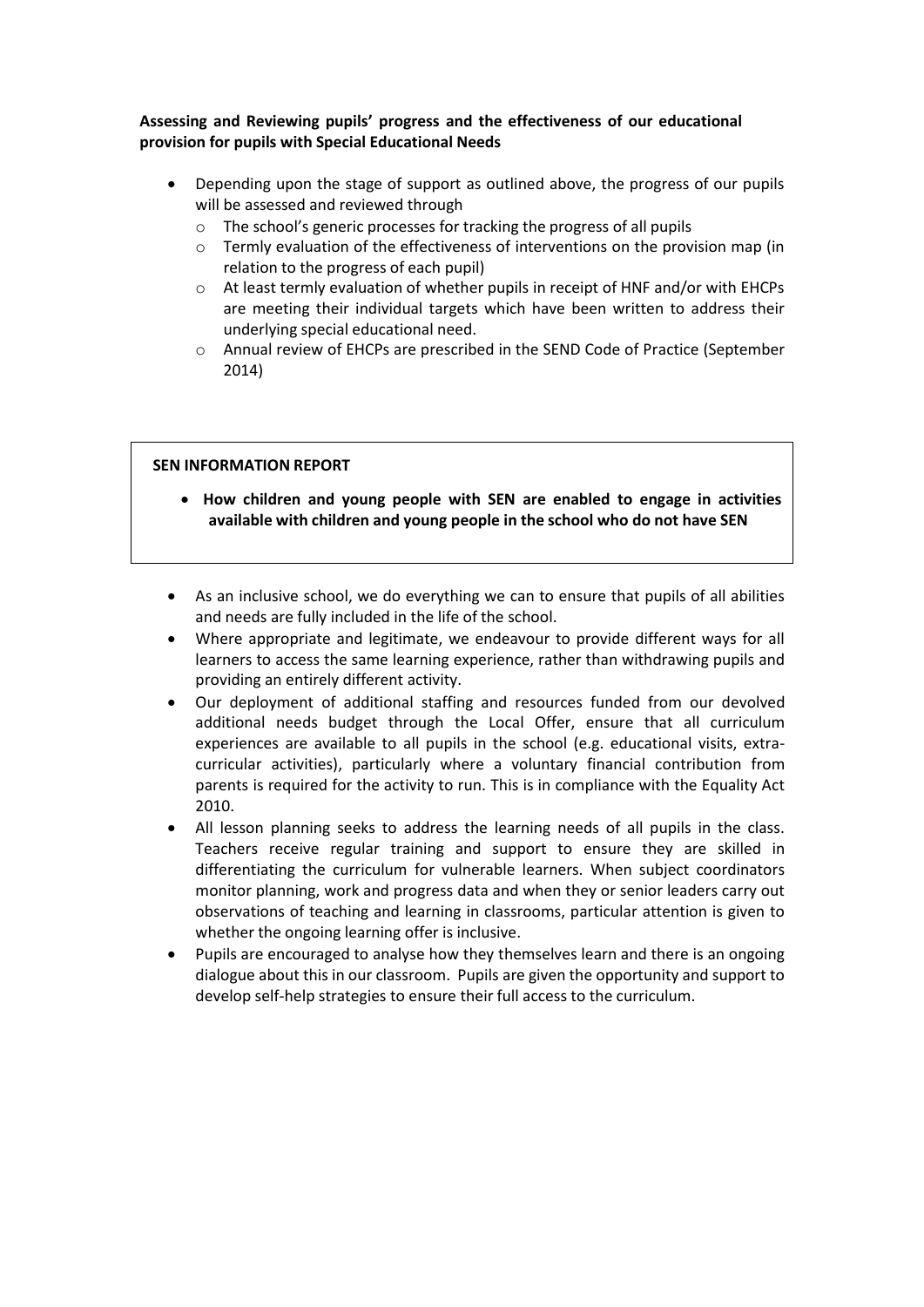#### **SEN INFORMATION REPORT**

- **Support for improving emotional and social development, including extra pastoral arrangements for listening to the views of children and young people with SEN and measures to prevent bullying**
- The Social and emotional development of children is discussed at pupil progress meetings and provision map meetings between Senco and Class teacher.
- Nominated adults including a school Emotional Literacy Support Assistant (ELSA) are in place when a child needs emotional support on a frequent basis.
- Teaching Assistants (TAs) regularly discuss with their allocated children their views of school.
- Senco/Sen Teacher carry out pupil interviews with young people with SEN.

#### **SEN INFORMATION REPORT**

- **Information about the expertise and training of staff in relation to children and young people with special educational needs and about how specialist expertise will be secured.**
- In accordance with Section 6 of the SEN Code of Practice 2014, if appointed after September 2008, our SENCO will be a qualified teacher working at our school and will have statutory accreditation. If a new SENCO is appointed, he/she will gain statutory accreditation within three years of appointment.
- The SENCO and Designated Teacher for LAC will regularly attend local network meetings.
- All staff will be trained in how to best support all vulnerable learners in order to maximise their achievement as part of the school development plan and annual schedule of continuous professional development. Specific training needs will be identified and met through the appraisal/performance management process.
- Specialist advice and expertise in relation to assessment and support of individual pupils will be commissioned by the school from the open market, accessing, as far as possible, services available as part of the Local Offer. Service level agreements and quality assurance criteria will be put in place at the point of commissioning and the headteacher and senior leaders will be responsible for reporting to governors on the efficacy of these arrangements (including value for money).
- All staffing appointments to support vulnerable learners will be carried out in accordance with equal opportunities legislation, employment law, safer recruiting policy and best practice.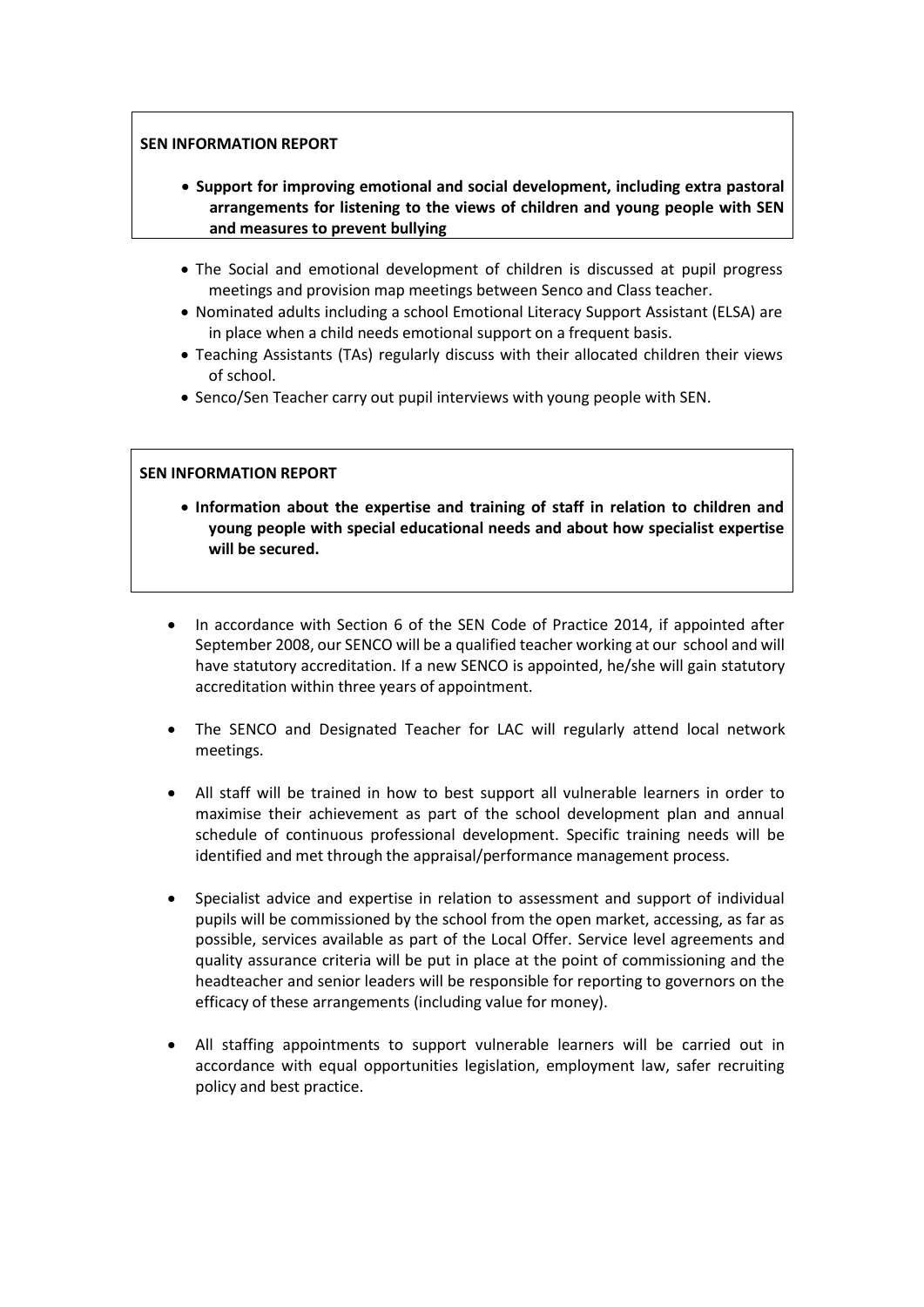#### **SEN INFORMATION REPORT**

**Information about how equipment and facilities to support children and young people with special educational needs will be secured.**

- When specialist equipment or a high level of staffing support is required to support a pupil with special educational needs, our school will fund this as additional SEN support up to £6,000 per annum for each individual pupil. Thereafter, if the cost is higher and the provision of these facilities is likely to be prolonged, the school will apply to the LA for High Needs Block Funding.
- Specialist equipment and expertise in relation to its use will be purchased/hired/ commissioned by the school from the open market, subject to the usual guarantees, service level agreements and quality assurance criteria.
- All staffing appointments to support vulnerable learners will be carried out in accordance with equal opportunities legislation, employment law, safer recruiting policy and best practice.

#### **SEN INFORMATION REPORT**

- **Arrangements for consulting parents of children with special educational needs and involving them in their child's education**
- **Arrangements for consulting young people with SEN and involving them in their education**

#### **Partnership with Parents/Carers**

The school aims to work in partnership with parents and carers. We do so by:

- working effectively with all other agencies supporting children and their parents
- giving parents and carers opportunities to play an active and valued role in their child's education
- making parents and carers feel welcome
- encouraging parents and carers to inform school of any difficulties they perceive their child may be having or other needs the child may have which need addressing
- instilling confidence that the school will listen and act appropriately
- focusing on the child's strengths as well as areas of additional need
- allowing parents and carers opportunities to discuss ways in which they and the school can help their child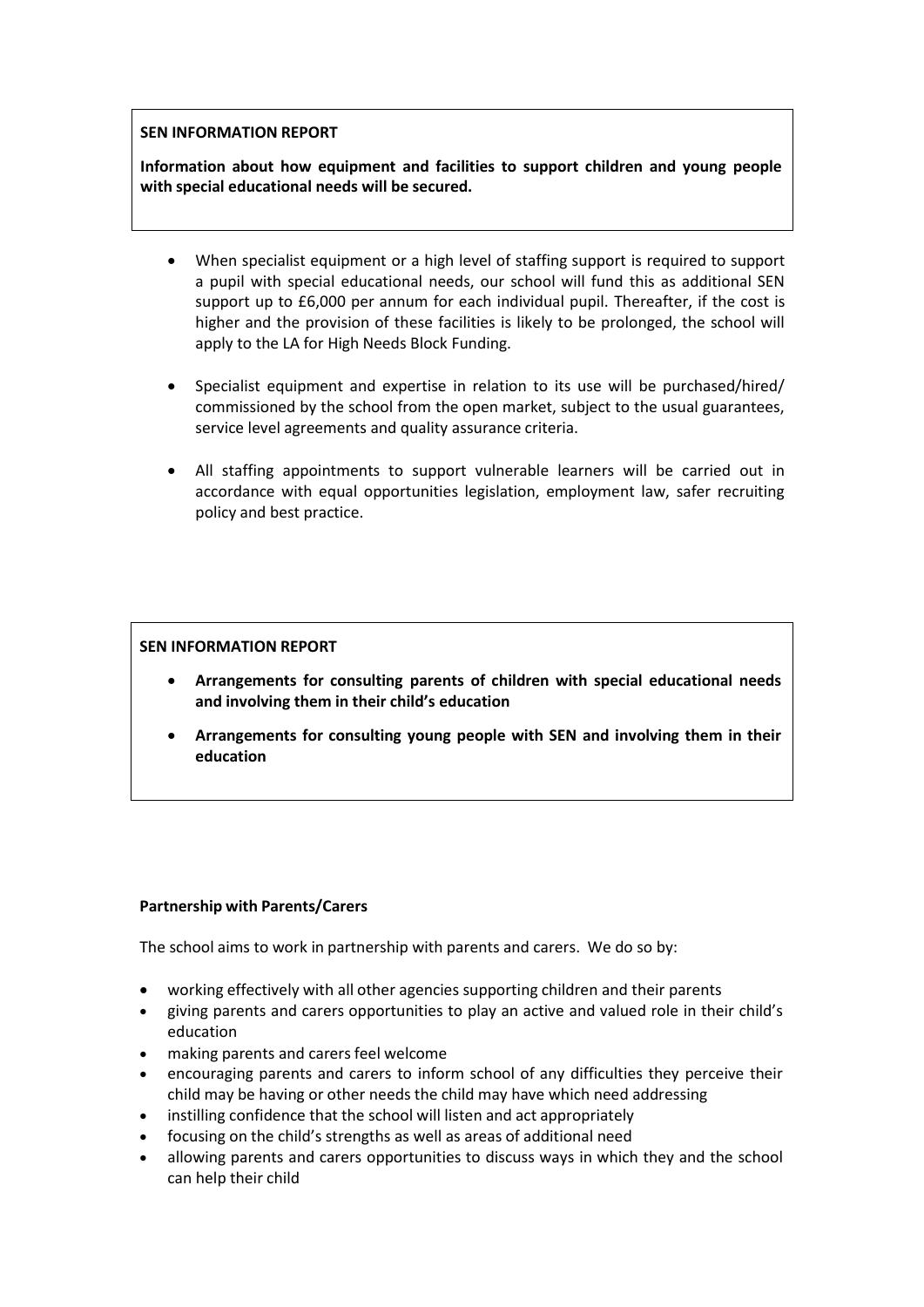- agreeing targets for all pupils, in particular, those not making expected progress and, for some pupils identified as having SEN, involving parents in the drawing-up and monitoring progress against these targets
- keeping parents and carers informed and giving support during assessment and any related decision-making process
- making parents and carers aware of the Parent Partnership services available as part of the Local Offer.
- providing all information in an accessible way, including, where necessary, translated information for parents with EAL.

#### **Involvement of Pupils**

We recognise that all pupils have the right to be involved in making decisions and exercising choice. In most lessons, all pupils are involved in monitoring and reviewing their progress through the use of layered targets. We endeavour to fully involve all pupils by encouraging them to:

- state their views about their education and learning
- identify their own needs and learn about learning
- share in individual target setting across the curriculum **so that they know what their targets are and why they have them,**
- self-review their progress
- (for some pupils with special educational needs) monitor their success at achieving the targets on their IEP.

#### **Governing Board**

The governing board will approve this policy at each review, ensure it complies with the law and hold the head teacher to account for its implementation.

The governing board will appoint a senior board level (or equivalent) Governor SEN Lead to monitor the effectiveness of this policy in conjunction with the full governing board.

#### **SEN INFORMATION REPORT**

- **How our school involves other bodies, including health and social care bodies, local authority support services and voluntary sector organisations in meeting children and young people's special educational needs and supporting their families**
- Our school will identify sources of support as they develop and evolve as the Local Offer is defined through Education, Health and Social Care (including the establishment of joint commissioning arrangements).
- We seek to respond quickly to emerging need and work closely with other agencies including :
	- o Early Help Assessment (EHA) team
	- o Children and Adolescent Mental Health services (CAMHS)
	- o Educational Psychology Service
	- o Northamptonshire Information, Advice and Support Service (IASS) Service
	- o Northsamptonshire Sensory Impairment Service
	- o Local NHS services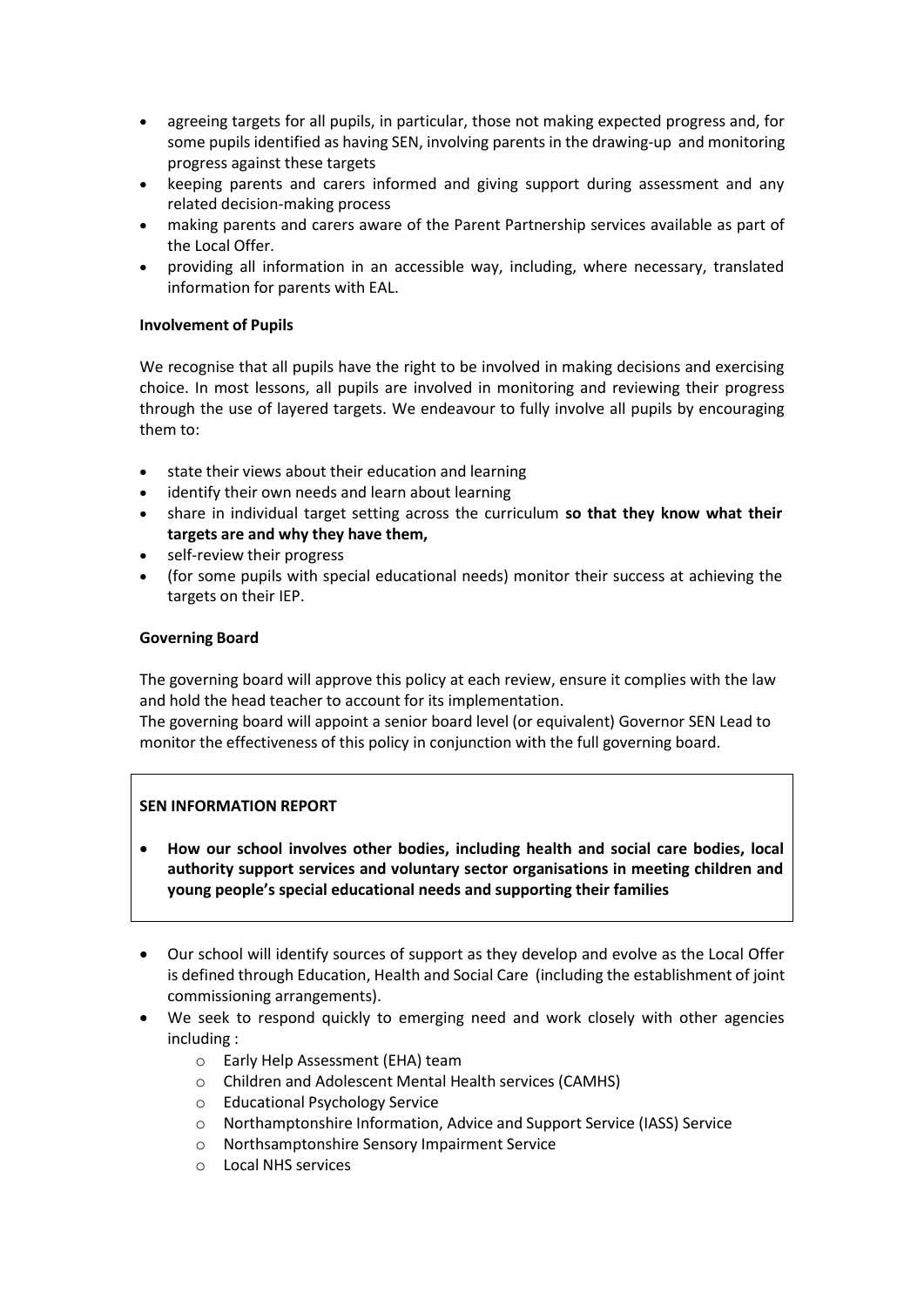- o Targeted Prevention Team
- o Education and Inclusion Partnership Team (EIPT)
- o Multi-agency safeguarding hub (MASH)
- o Specialist Support Service (SSS)
- In accordance with the SEND Code of practice 2014 we invite all relevant agencies to annual review meetings, transition meetings and specific provision planning meetings involving pupils with SEN needs in our school. EHCPs, we comply fully with requests from independent facilitators to provide information and cooperate fully with other agencies.
- Often at the request of families, we liaise with voluntary bodies in order to be as familiar as possible with best practice when the special educational needs of a pupil are very specific (eg autism, visual impairment etc).
- We have a clear point of contact within the school who will coordinate the support from outside agencies for each pupil. Most often, this will be the SENCo or Designated Teacher for LAC, but in some cases, it can be another member of staff who we have identified as a key worker.

#### **SEN INFORMATION REPORT**

- **Arrangements for supporting children and young people in moving between phases of education and preparing for adulthood (effective transition)**
- We will ensure smooth transition into our school from the previous phase of education and from our school into the next phase of education.
- We will ensure early and timely planning for transfer to a pupil's next phase of education and, in the year before the year in which they leave, will offer transition meetings to all pupils in receipt of Additional SEN support. Pupils with EHCPs will have next phase destinations and transition arrangements discussed at plan review meetings convened by the plan coordinator.
- A transition timeline will be produced, with specific responsibilities identified.
- Support for the pupil in coming to terms with moving on will be carefully planned and will include familiarisation visits. Pupils will be included in all "class transition days" to the next phase but may also be offered additional transition visits.
- Pupils and parents will be encouraged to consider all options for the next phase of education and the school will involve outside agencies, as appropriate, to ensure information is comprehensive but easily accessible and understandable. Accompanied visits to other providers may be arranged as appropriate.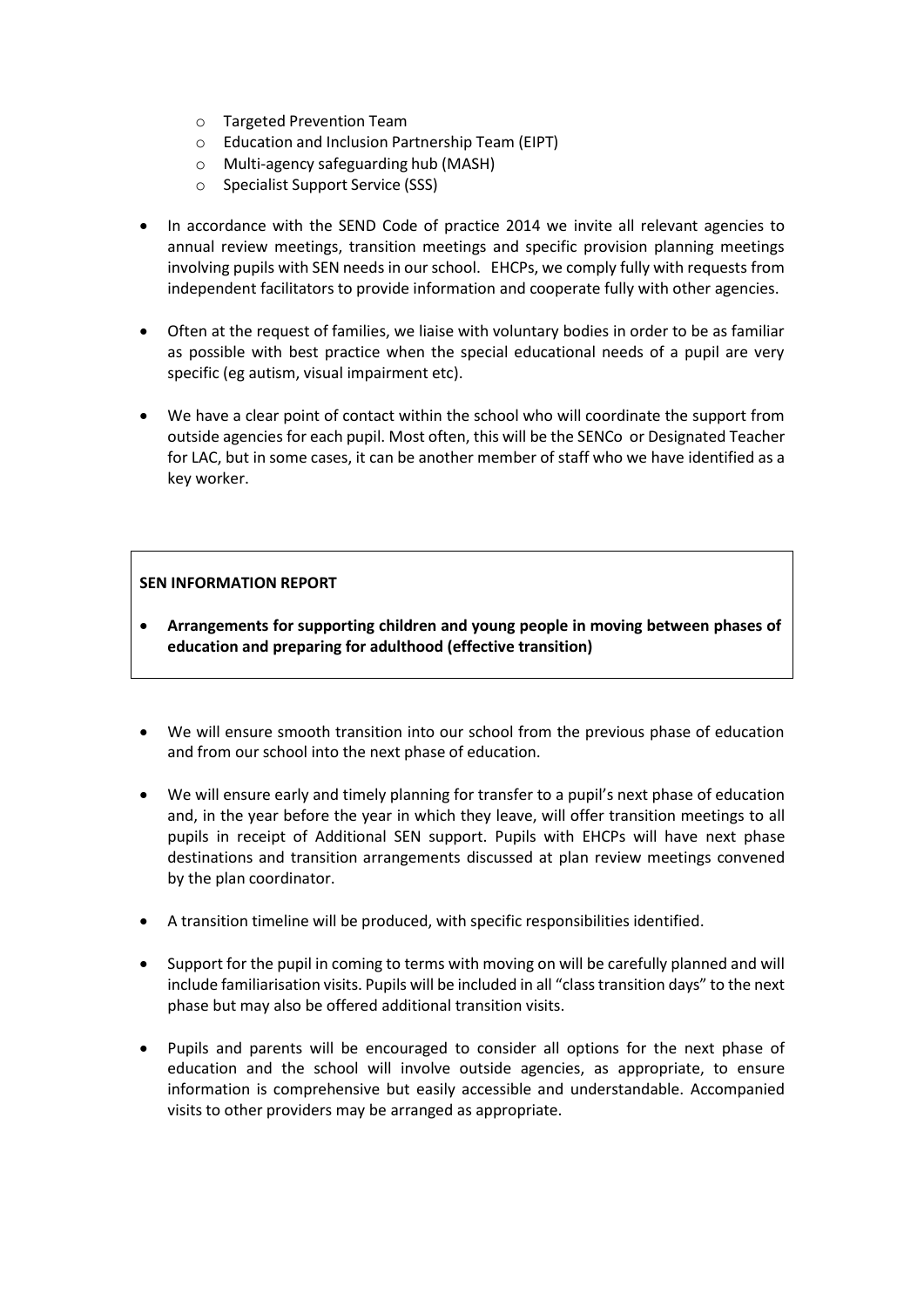• Parents will be given a reliable named contact at the next phase provider with whom the SENCO will liaise.

#### **Admission Arrangements**

No child will be refused admission to school on the basis of his or her SEN, ethnicity or language need. In line with the Equalities Act 2010, we will not discriminate against disabled children and we will take all reasonable steps to provide effective educational provision *(see Admission policy for the school, as agreed with the Local Authority)*

#### **SEN INFORMATION REPORT**

• **Arrangements made by the governing body or the proprietor relating to the treatment of complaints from parents of pupils with special educational needs concerning the provision made at the school.**

#### **Complaints**

If there are any complaints relating to the provision for children with SEN or EAL these willbe dealt with in the first instance by the class teacher and SENCO then, if unresolved, by head teacher. The governor with specific responsibility for SEN/inclusion may be involved if necessary. In the case of an unresolved complaint the issue should be taken through the general Governors complaints procedure (see separate Complaints Policy)

#### **SEN INFORMATION REPORT**

• **The contact details of support services for the parents of pupils with special educational needs, including those for arrangements made in accordance with clause 32.**

**(***Please refer to our school's Safeguarding Policy for details of how we access the EHA team and Multi-Agency Safeguarding Hub)*

#### **Links with Other Services**

Effective working links will also be maintained with:

Information Advice Support Service (IASS Northamptonshire): Contact no: 01604 636111 <http://www.iassnorthants.co.uk/Pages/home.aspx>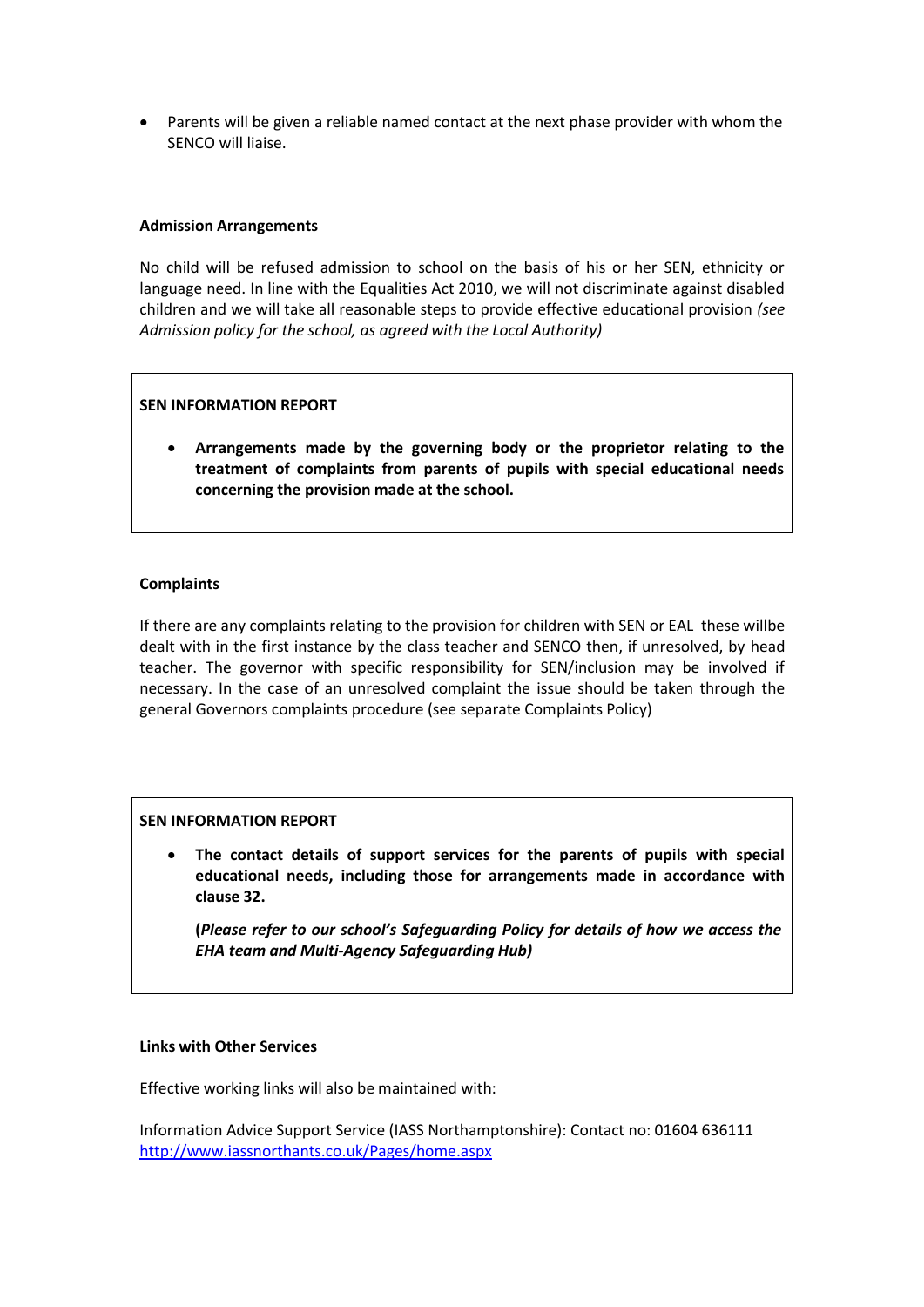Virtual School Northamptonshire: Contact No: 0300 126 1000 [http://www3.northamptonshire.gov.uk/councilservices/children-families](http://www3.northamptonshire.gov.uk/councilservices/children-families-education/schools-and-education/virtual-school/Pages/default.aspx)[education/schools-and-education/virtual-school/Pages/default.aspx](http://www3.northamptonshire.gov.uk/councilservices/children-families-education/schools-and-education/virtual-school/Pages/default.aspx)

Educational Psychology Service: Contact No: 01604 630082 [https://www.northamptonshire.gov.uk/councilservices/children-families-education/schools](https://www.northamptonshire.gov.uk/councilservices/children-families-education/schools-and-education/educational-psychology-service/Pages/default.aspx)[and-education/educational-psychology-service/Pages/default.aspx](https://www.northamptonshire.gov.uk/councilservices/children-families-education/schools-and-education/educational-psychology-service/Pages/default.aspx)

Educational Inclusion Partnership (EIP) Team: Contact No: 0300 126 1000 [https://www3.northamptonshire.gov.uk/councilservices/children-families](https://www3.northamptonshire.gov.uk/councilservices/children-families-education/schools-and-education/information-for-school-staff/pupil-support-and-inclusion/attendance-and-behaviour/Pages/default.aspx#_ga%3D2.32825596.392264334.1599136860-14221294.1599136860)[education/schools-and-education/information-for-school-staff/pupil-support-and](https://www3.northamptonshire.gov.uk/councilservices/children-families-education/schools-and-education/information-for-school-staff/pupil-support-and-inclusion/attendance-and-behaviour/Pages/default.aspx#_ga%3D2.32825596.392264334.1599136860-14221294.1599136860)[inclusion/attendance-and-behaviour/Pages/default.aspx](https://www3.northamptonshire.gov.uk/councilservices/children-families-education/schools-and-education/information-for-school-staff/pupil-support-and-inclusion/attendance-and-behaviour/Pages/default.aspx#_ga%3D2.32825596.392264334.1599136860-14221294.1599136860)

### **Inclusion of pupils with English as an additional language**

#### **Definition**

A pupil who has English as an Additional Language, is a pupil whose first language is not English and who uses that language on a regular basis inside or outside of school. EAL pupils are not considered to have SEN but are seen to benefit from the ability to live and learn in more than one language.

#### **Ethos**

We strive to recognise, welcome and celebrate linguistic and cultural diversity and have a high expectation of all pupils regardless of ethnic, cultural or linguistic heritage. We aim to include all pupils and parents in our school by respecting that diversity and reflecting it inour school environment, curriculum, learning resources and partnership with parents. We welcome the enrichment that linguistic and cultural diversity brings to our school community.

The routine and prolonged withdrawal from mainstream of children with EAL is not recognised as good practice and does not promote rapid language acquisition. Language acquisition is best promoted through a range of good, inclusive strategies, interventions and differentiation of the usual school curriculum.

#### **Admissions**

No pupil will be refused admission based on ethnicity or EAL. Pupils who have EAL will be admitted under the same criteria as any other pupil applying for a school place. Where parents do not speak English, we endeavour to provide oral and written information andhelp in first language, which will facilitate the admission process and provide key information about our school. On admission, the pupil will have access to a welcome and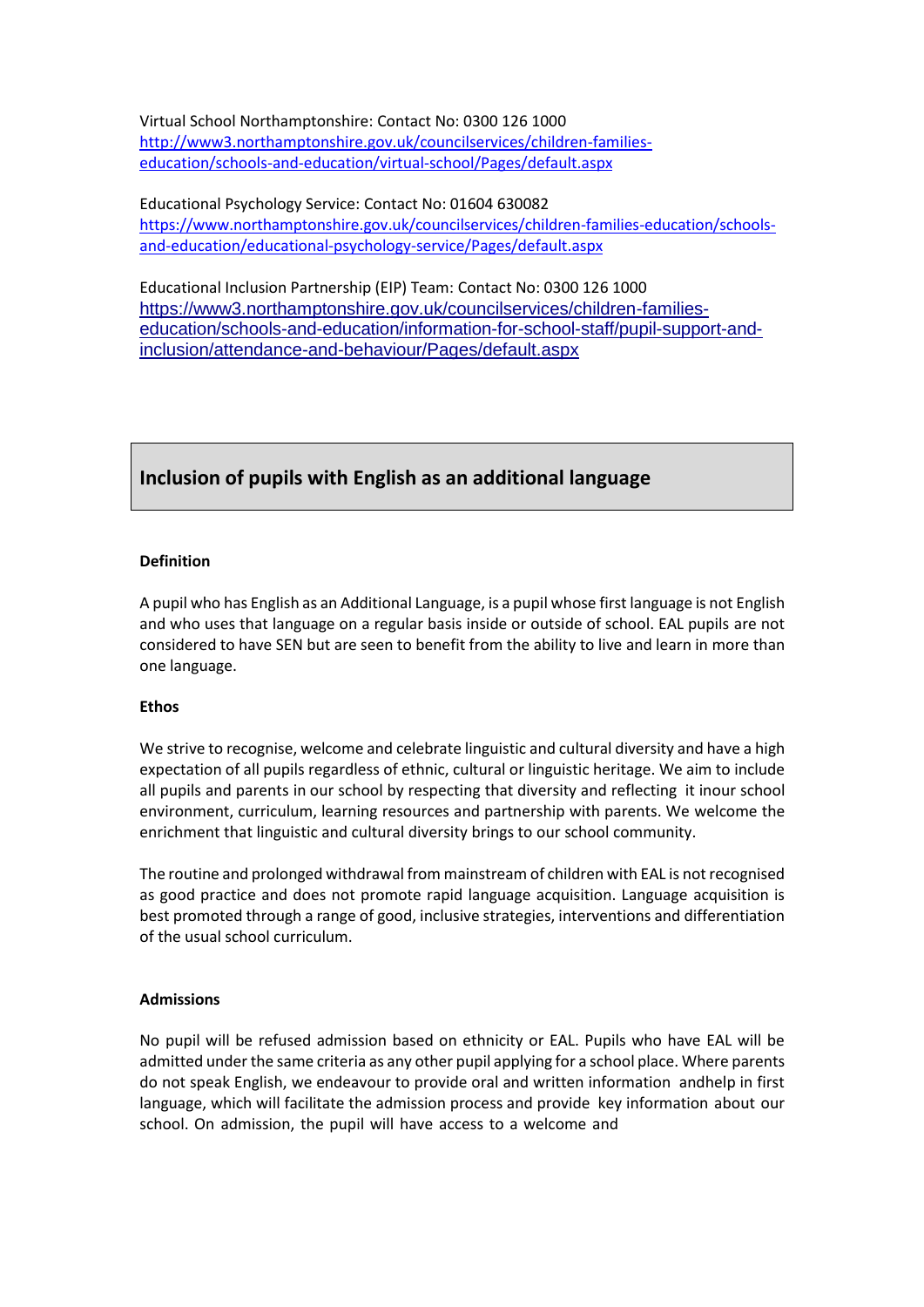induction programme, which recognises their linguistic needs and provides a safe and secure start to their learning.

#### **Provision**

Pupils with EAL will have full access to mainstream provision regardless of their proficiency in English. Where necessary, additional support will be given to improve acquisition of English: this will be provided through Wave 1 and, where appropriate, Wave 2 teaching.

The following provision can be expected:

- a mother tongue assessment may be applicable where SEN is known or where further information needs to be gathered in the pupil's first language
- pupils will be provided with tasks that match their academic ability. Initially this may be in middle-ability activities until the pupil's academic strengths can be more fully assessed. Pupils will not be placed with SEN pupils unless SEN is indicated.
- Work in class will be differentiated for the pupils to lessen linguistic difficulties without significantly reducing academic challenge. Differentiated homework will be provided to enable the pupil to improve their knowledge and use of English and to participate in homework activities on an equal basis with their peers.
- Additional support for pupils may be given through: first language resources & translation facilities; teaching support on a 1:1 or small group basis, peer group support; pre-teaching of key concepts and vocabulary.
- Where necessary, catch-up work will be provided for pupils arriving from overseas who have experienced a different curriculum or who may have gaps in their schooling. Where pupils are ahead of their peer group in terms of learning, differentiation will be made in order to access learning at an appropriate level.
- Progress of EAL pupils will be monitored against National Curriculum indicators. Where accelerated progress in English is needed for reasons of EAL, targets will be set and provision made on agreement between the class teacher and SENCO. Provision will be recorded and monitored for effectiveness using the school's provision map, in line with standard practice for all vulnerable learners in the school. The pupil will not be placed on the SEN register for reasons of EAL.

#### **Parental support**

We recognise that some parents who are learning English may find it difficult to communicate with the school and approach the school regarding any concerns they may have on their child's progress. We endeavour to fully include EAL parents in the life of the school by, wherever possible, providing interpreting facilities at parents' evenings and other school meetings and by providing key school information in translated format.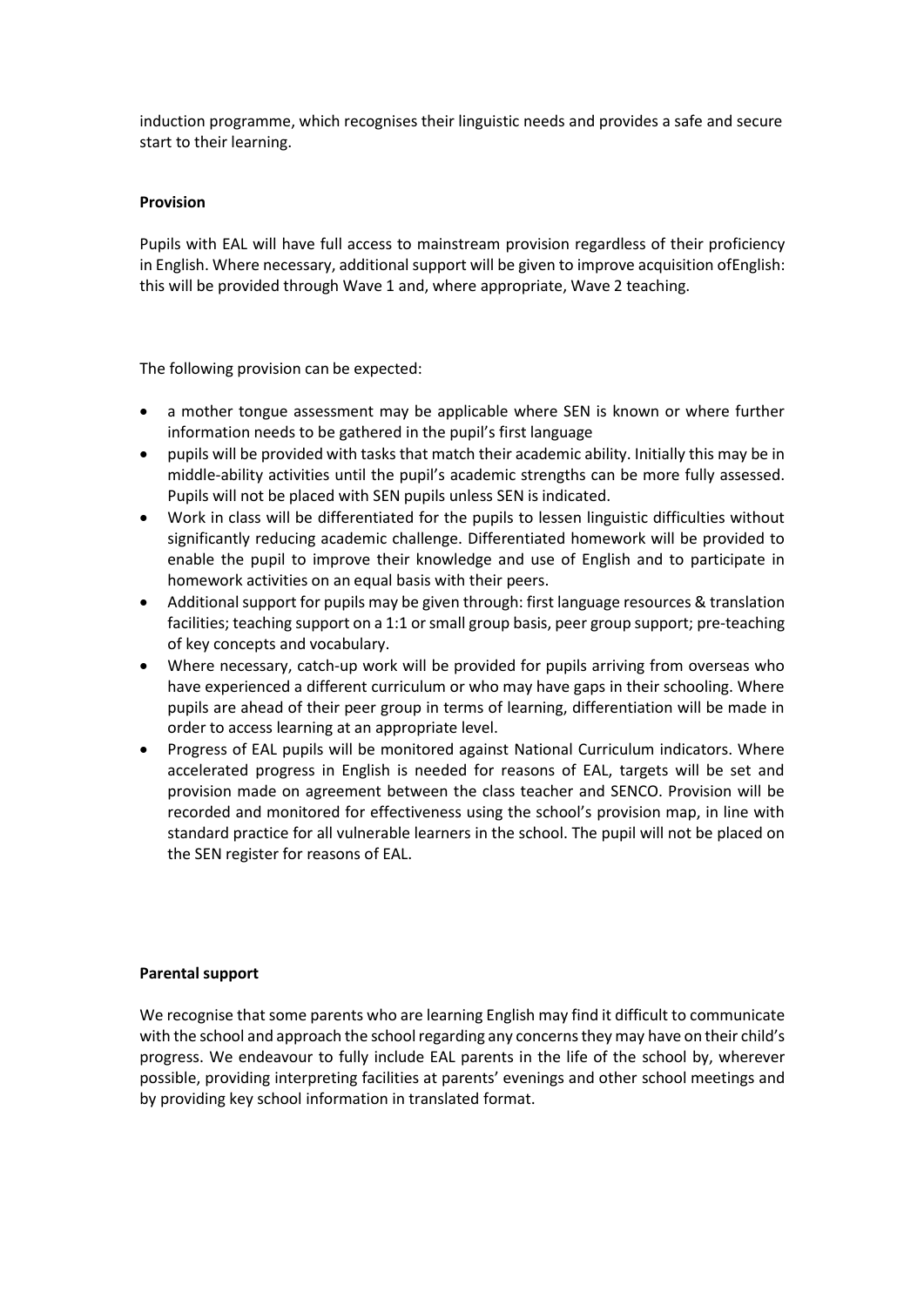# **Inclusion of pupils who are Looked After in Local Authority Care**

Our school recognises that:

- Children who are looked after in local authority care have the same rights as all children but may have additional needs due to attachment issues, early neglect, separation and loss, trauma and many placement moves. These barriers to learning can affect their educational outcomes and their personal, social and emotional development.
- There are commonly understood reasons (Social Exclusion Unit Report :2003] why children who are looked after in local authority care often fail to make expected progress at school :
	- o Placement instability
	- o Unsatisfactory educational experiences of many carers
	- o Too much time out of school
	- o Insufficient help if they fall behind
	- o Unmet needs emotional, mental, physical
- There is a statutory requirement for all schools to have a designated teacher (DT) for LAC. The responsibilities of our designated teacher include:
	- monitoring the progress of children who are 'looked after' to ensure that they have the best life chances possible and access to the full range of opportunities in school
	- ensuring that children who are 'looked after' have access to the appropriate network of support
	- checking that the statutory Personal Education Plan (PEP) has been arranged and that it is regularly reviewed, at least every six months
	- ensuring that information concerning the education of children who are 'looked after' is transferred between agencies and individuals
	- preparing a report on the child's educational progress to contribute towards the statutory review. (These are usually held at six monthly intervals or more frequently if there is a concern)
	- discussing feedback from the statutory review (chaired by the Independent Reviewing Officer) with social workers and, where necessary, the carers and a member of the Virtual School team.
	- liaising with the child's social worker to ensure that there is effective communication at all times
	- celebrating the child's successes and acknowledge the progress they are making.

Ourschool will work closely with the county's Virtual School (VS) for Children, which promotes the educational needs of Children in Care and monitors admissions, PEP completion, attendance & exclusions.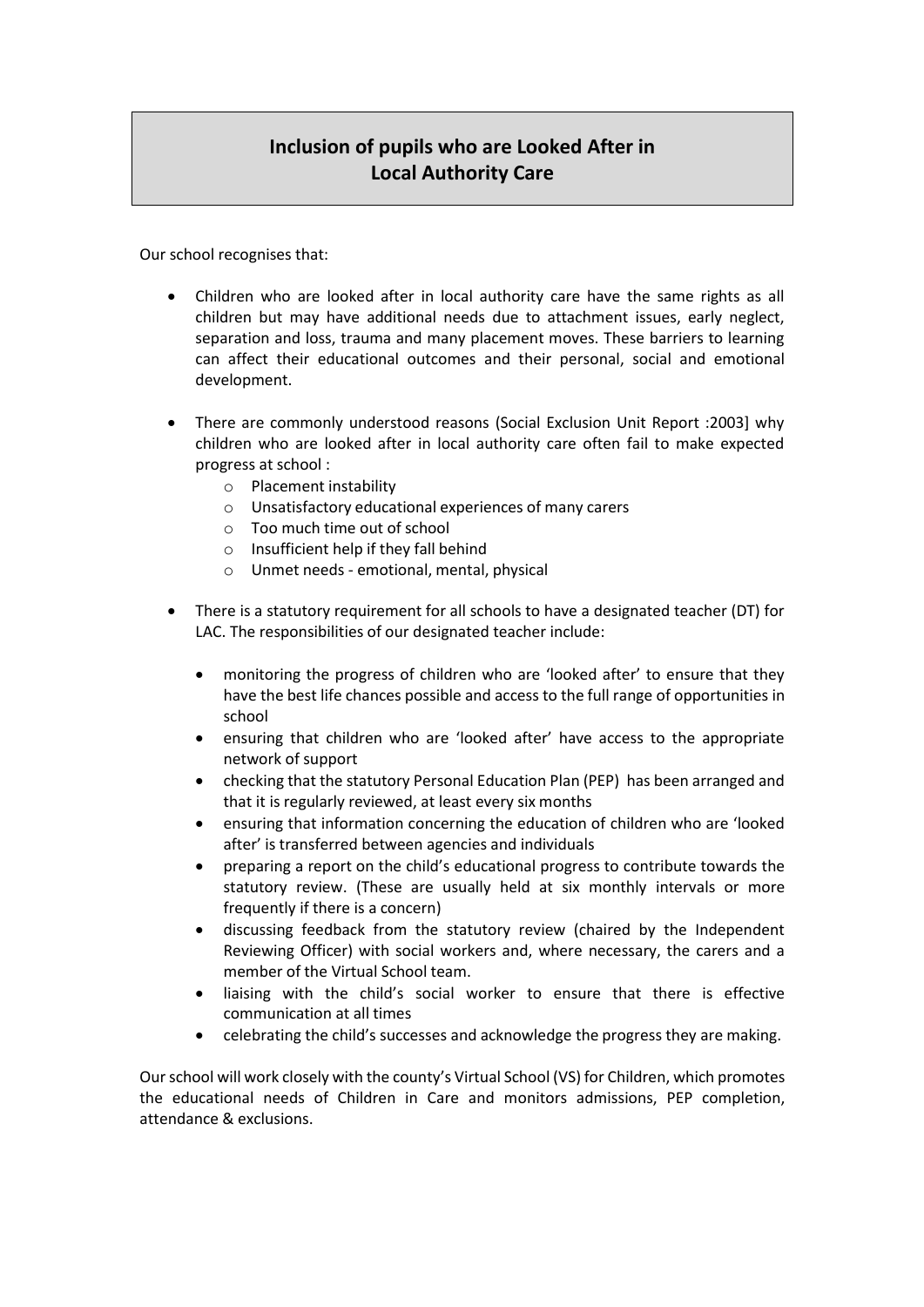## **Inclusion of pupils who are very able and/or talented**

In this section the term 'very able' refers to pupils who have a broad range of achievement at a very high level. Those children who are very able have very well-developed learning skills across the curriculum. The term 'talented' refers to pupils who excel in one or more specific fields, such as sport or music, but who may or may not perform at a high level acrossall areas of learning.

| $\bullet$ | Physical talents<br>Visual/performing abilities | sports, games, skilled, dexterity<br>dance, movement, drama                                |
|-----------|-------------------------------------------------|--------------------------------------------------------------------------------------------|
|           | Mechanical ingenuity                            | construction,<br>object<br>assembly<br>(and<br>disassembly), systematic, working solutions |
|           | Outstanding leadership                          | organiser, outstanding team leader, sound<br>judgements                                    |
|           | Social awareness                                | sensitivity, empathy,                                                                      |
|           | Creativity                                      | artistic, musical, linguistic                                                              |

We respect the right of all children in our school, irrespective of differences in ability, to access a number of areas of learning, and to develop the knowledge, skills, understanding and attitudes that are necessary for their self-fulfilment and eventual development into active and responsible adults.

The aims of our school make specific reference to teaching and learning that takes into account the needs of all children. They also identify the commitment to giving all ourchildren every opportunity to achieve the highest of standards. This policy guides the way in which this happens for our very able and/or talented children.

#### **Identification**

Before identifying any child 'very able' in a particular area, we aim to ensure that all children have had the opportunity to learn and succeed in this area. This makes the identification process fair. Identification of pupils as 'very able' and/or 'talented' is a judgement which applies to the current class/school context and refers to the current level of performance only. This means that 'at this time this child is showing ability in a particular area'. Identification at our school does not necessarily mean that in another school or context the child would be identified.

A very able or talented pupil should be identified using a variety of methods. The specific procedure will vary according to subject area but will include elements of the following:

- teacher nomination
- assessment results
- specialist teacher identification
- parental nomination